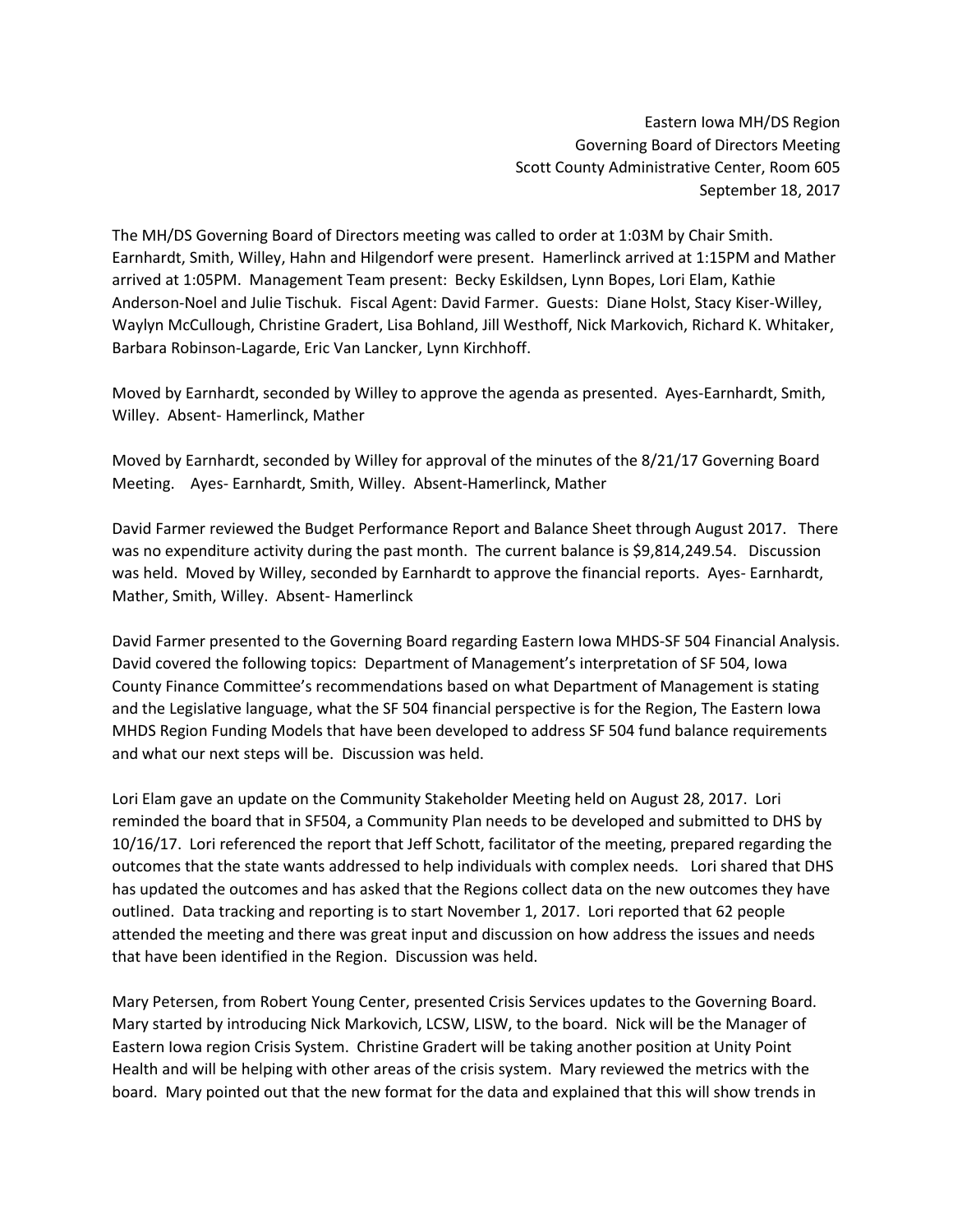the Region. The trend graphs will also be able to be used in the annual report to DHS. Mary let the board know that at the October 2017 Governing Board meeting she will have the amendment to the regional Mental Health Crisis Services Agreement that will extend the agreement to align with the fiscal year of the Region for their review. Mary updated the board regarding meeting with Genesis Hospital to discuss the delays in the ED, usage of telehealth, and law enforcement being called to the EDs. Mary let the board know that they had a great meeting with Genesis Hospital on 9/7/17 that had very positive outcomes on how to address these areas of concern. Genesis Hospital hopes to present at the next meeting to give an update to the board. Jill Westhoff presented the income statement to the board. Discussion was held.

Julie Tischuk gave a HIPAA update to the board. Julie let the board know that CAROSH Compliance Solutions is putting together the draft policy manual and we should have a copy to review soon. Julie let the board know that she has talked with Roger Shindell about what it would cost for the Region to have its own software/server to use. Julie let the board know that she will share that information once she receives it from him. Julie updated the board that she is working on putting together the workers in the Region that will need HIPAA training. Julie shared that if a county in the Region is working with CAROSH Compliance Solutions and they have had training through them at the county level, they do not need to repeat the training at the Region level. Discussion was held.

Lori Elam reminded the board of the recent visit with ICAP. Lori shared that ICAP has sent out an action step plan recommending that bylaws be implemented in a timely manner to reduce potential liability exposures. Lori asked if two board members would like to look at bylaws and report back to the Governing Board. Carol Earnhardt and Jack Willey will review bylaws from other Regions and will present their findings at a future governing board meeting. Discussion was held.

Becky Eskildsen let the board know that Clinton County Case Management closed their doors for business on 8/31/17. She shared that there is one person remaining in the office for 6 months to finalize billing, cost reporting, file closure, etc. Becky let the board know that she checked with Department of Management (DOM) to see if that person can be under the Mental Health services budget while this program is being wrapped up. DOM stated they can do that. Becky asked for board approval to use mental health funds for closure of Clinton County Case Management. Moved by Willey, seconded by Earnhardt to allow mental health funds be paid to Patricia Robinson, LBSW, Director of Clinton County Case Management, to finalize the closure of case management starting 9/1/17 for a six month period of time. Ayes- Earnhardt, Hamerlinck, Mather, Smith, Willey.

Lori Elam reviewed the CEO report with the Governing Board. Lori reviewed the many meetings that she has attended and hosted during the past month. Lori highlighted the Community Stakeholder meeting held on August 28, 2017 with 60+ people attending and shared that she participated in ISAC's Legislative Policy Committee to help revise SF 504 and some of the issues that have been discovered with the bill language. Lori also let the board know that a consultation with DHS took place recently to address the white paper that was included in SF 504 for the Region. Discussion was held.

Other Items: None